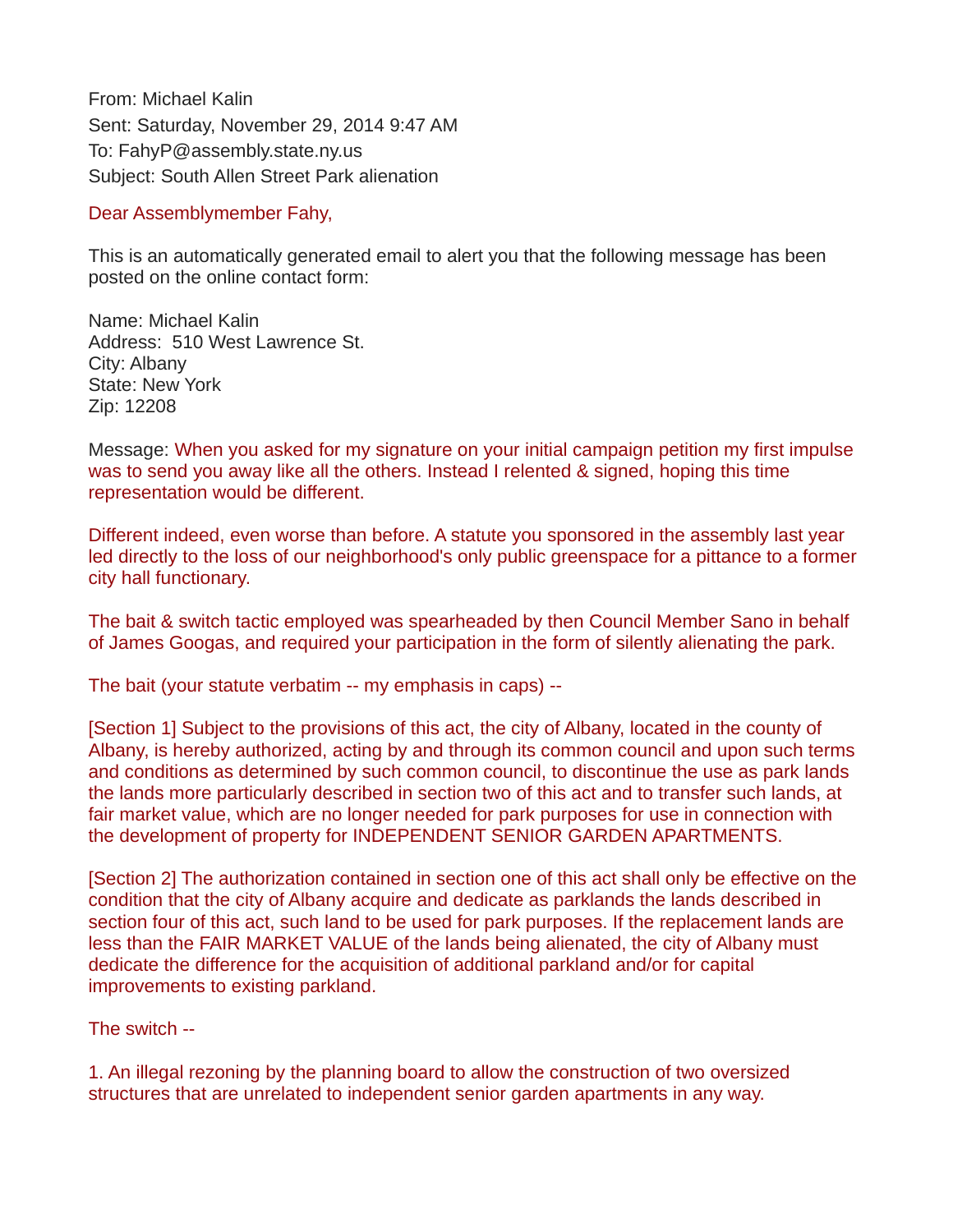2. A sale price of \$1.05/SF, hardly more than a giveaway. No need to look far for a comparable. 261 S. Allen, contiguous on three sides, sold for \$2.67/SF in 1991, then regarded as fair market value. Real estate has not lost value in the interim.

Our neighborhood is reeling from the impact of unmitigated hospital expansion, characterized by ugly medical buildings crammed into what was once wide open space, packed so tight the power station was squeezed up against the sidewalk. The feeble berm does nothing to hide this eyesore from the street view. No berm could be large enough to hide the buildings planned for the greenspace we cherished and lost to a mean-spirited local developer with the connivance of a scheming council member, abetted by a pliable assembly member.

The only mystery in all this is whether Googas/Sano duped you also, or you went along with the sham eyes wide open. No uncertainty about your reaching out to the park area residents. You didn't do it.

A full recitation of the facts follows. A FOIL request to Albany for documents relative to "independent senior garden apartments" and "fair market value" for the parkland development is a month overdue. This is inexplicable. Either corporation counsel is in possession of a real estate appraisal or he is not. Nobody possesses a plan to build independent senior garden apartments.

1. In 10/2012 Common Council Member Sano who represented the surrounding South Allen Street Park neighborhood announced privately to a few community members a plan was underway to convert the parkland into a senior citizen housing project.

2. On 7/20/2013 a statute authorizing the parkland alienation passed both the New York State Assembly and Senate, for the purpose of building "independent senior garden apartments" on the South Allen Street lots.

3. The sale occurred pursuant to Common Council Ordinance 31.81.12, 10/7/2013, and the deed was recorded 11/19/2013. One of the grantees, James J. Googas, is a former city official. The other, Mary E. Googas, is James' wife. Despite the explicit restrictions imposed by the statute and referenced on page 933 of the deed, a search by Albany County Clerk failed to produce a restrictive covenant. None was filed.

 4. On July 17, 2014, the City's Department of Planning approved a development plan for conventional residential housing, in no way resembling "independent senior garden apartments." This plan was based on a reclassification of the property by the Board of Zoning Appeals (BZA) following a rejection of a work application on 4/17/2014. BZA failed to give notice to adjacent property owners as required by City Code Chapter 375-19 A 3 Notice ("The Board shall attempt to notify nearby property owners of the public hearing by mail"). The board made no such attempt, held the hearing anyway, and approved the reclassification, demonstrating a complete lack of integrity and disregard for public opinion. Also, the Department of Planning was bound by state law in this matter, notwithstanding the city's negligence regarding the filing of a restrictive covenant, under which a plan to develop anything other than "independent senior garden apartments" was unauthorized and improper. Therefore, the approval was illegal.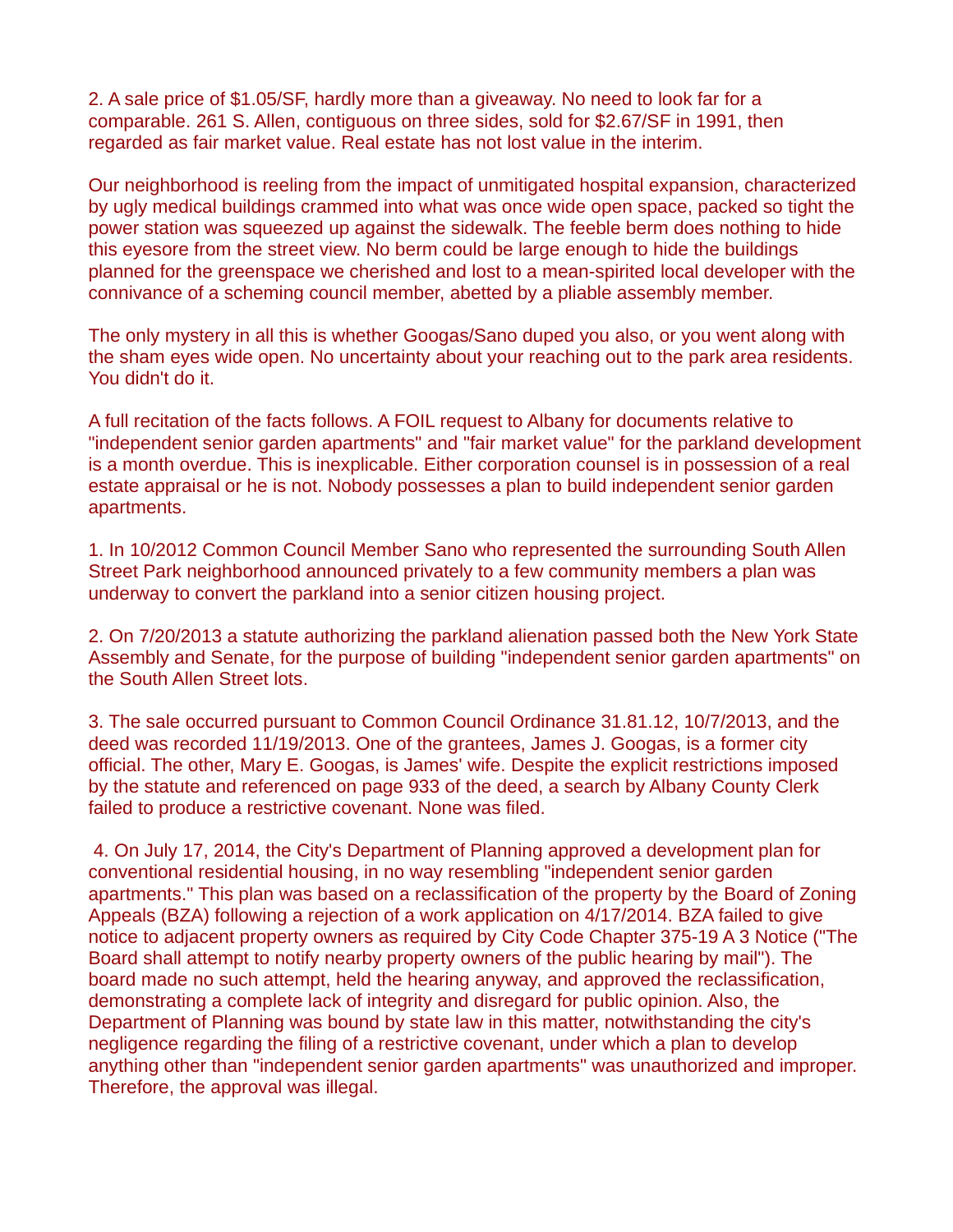5. The land, consisting of 2.05 acres of parkland plus Dale Place, a paper street 30' x 198' of similar quality and value, for a total 2.18 acres, is not an obscure interior lot. It has 420' of prime street frontage, but was sold to the Googases for the extremely low price of \$1.05/SF. Compare 261 S. Allen, contiguous on three sides, which sold for \$2.67/SF in 1991. Local real property has not lost value in the intervening years. Other properties confirm the fact that parkland was alienated for substantially less than fair market value. This is a violation of the statute passed on 7/20/2013, which required the parkland to be transferred "at fair market value."

This information will also be provided to you in an Excel spreadsheet at the end of the month.

Thank you.

\*\*\*\*\*\*\*\*\*\*\*\*\*\*\*\*\*\*\*\*\*\*\*\*\*\*\*\*\*\*\*\*\*\*\*\*\*\*\*\*\*\*\*\*\*\*\*

From: Catherine Fahey <faheyc@assembly.state.ny.us> Date: Tue, Dec 23, 2014 at 4:36 PM Subject: South Allen Street Park alienation

 $\mathcal{L}_\text{max}$  , and the contract of the contract of the contract of the contract of the contract of the contract of the contract of the contract of the contract of the contract of the contract of the contract of the contr

## Dear Mr. Kalin,

Thank you for bringing your concerns to my attention regarding the development project of former city owned park land on S Allen St. and Onderdonk St. The decision to re-zone the property was the culmination of a multi-year process by the City of Albany, which included a full evaluation of any impacts the re-zoning would have along with opportunities for public input. The City decided to move forward on the re-zoning based on the results of a lengthy evaluation. The evaluation and decision was reviewed and approved by the NYS Office of Parks and Recreation and Historic Preservation (NYSOPRHP). The state enabling legislation, requested by the City of Albany and sponsored by myself and Senator Breslin, was introduced and passed in both houses. It was signed into law by the Governor on July 12, 2013.

As required by state statute, the enabling legislation was introduced and passed only after careful examination and approval by the NYS Office of Parks and Recreation and Historic Preservation (NYSOPRHP). Further, as required by state law, the City also identified an equivalent parcel of city owned land to dedicate as park land. The state's role in this particular park land alienation process began in 2011 with a request by the City of Albany to my predecessor, Jack McEneny, to pass legislation that would permit them to proceed with rezoning the land parcels on S Allen St and Onderdonk St. NYSOPRHP reviewed and approved the request and the legislation was subsequently passed during my tenure in 2103, thereby allowing the City of Albany's rezoning process to move forward.

The City of Albany and its Common Council reviewed the proposal over a three year period that included adhering to the mandates of the State Environmental Quality Review Act (SEQRA) with numerous opportunities for the public to give input at meetings held by the Council. A final public hearing on the proposed zone change was conducted on September 16, 2013. The hearing was noticed in the Times Union for two consecutive weeks and all property owners within 200 feet of the proposed rezone were sent notice of the hearing by mail as required by law. Only one individual appeared at the public hearing and this person was not against the zone change.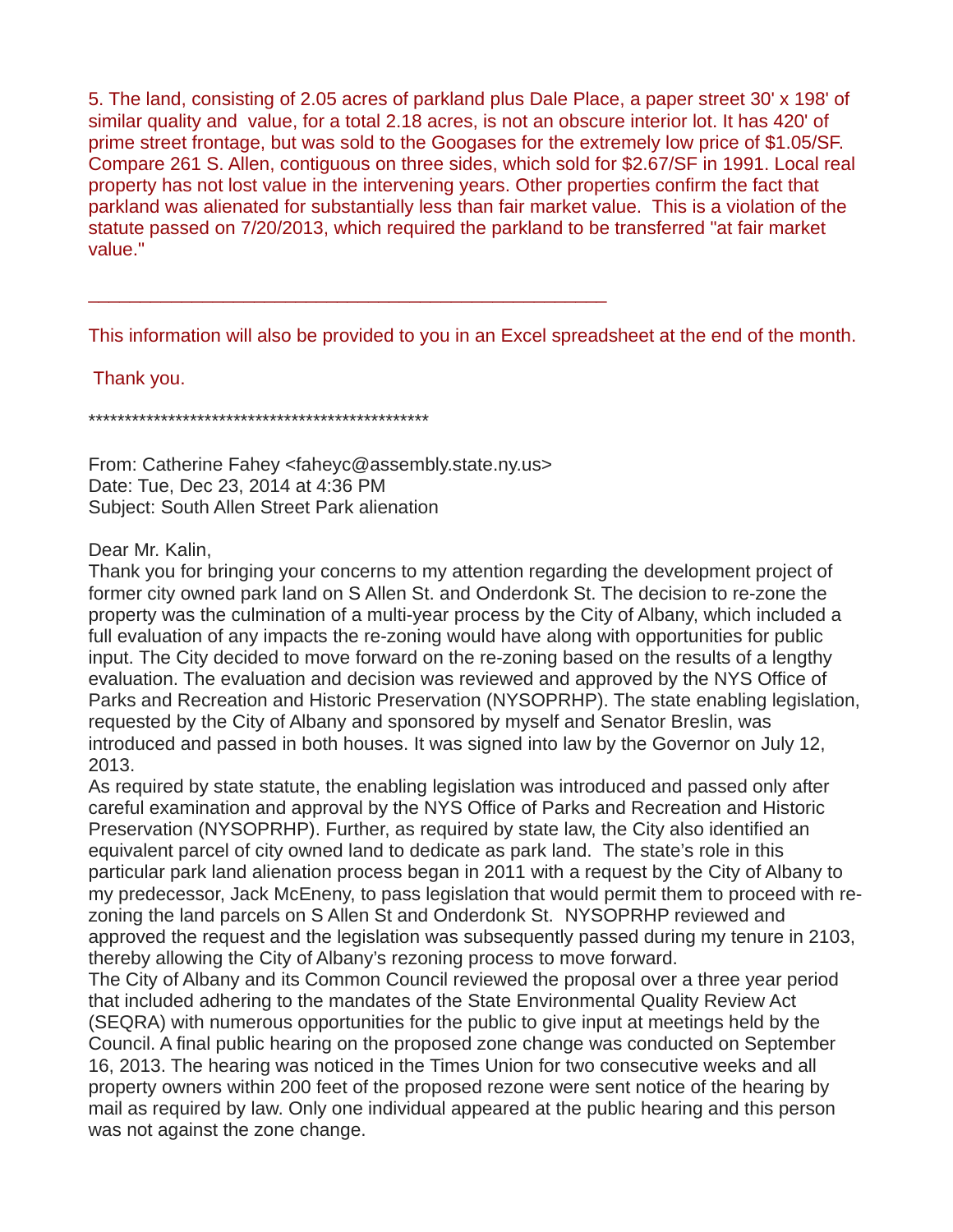Again, thank you for your correspondence. Please contact me again if I can be of further assistance.

Sincerely, Patricia Fahy

Member of NYS Assembly, 109th District LOB Rm 452 Albany, NY 12248

\*\*\*\*\*\*\*\*\*\*\*\*\*\*\*\*\*\*\*\*\*\*\*\*\*\*\*\*\*\*\*\*\*\*\*\*\*\*\*\*\*\*\*\*\*\*\*

From: Michael Kalin Sent: Wednesday, January 14, 2015 3:22 PM To: Catherine Fahey Subject: Re: South Allen Street Park alienation

Dear Ms. Fahy --

Thank you for your reply, hoping your holiday season was pleasant. Joy would have been in the air here were it not for the daily pounding of power shovels and backhoes from 7AM on. To set the record straight Common Council did not issue the required notice ("all property owners within 200 feet of the proposed rezone were sent notice of the hearing by mail") before rezoning 241 South Allen Street. I did not get "an opportunity ... to give input."

What troubles me most is the sale price of \$100,000 (\$1.05/sq ft) for property that in its unconsolidated state was assessed an aggregate full market value of \$342,800, a huge depreciation! The City Assessor's Office informed me that around the time of the sale (2013) the full market value was reduced to \$114,187 on the basis of a commercial real property appraisal obtained by Corporation Counsel Patrick Jordan, which Mr. Jordan harbors to this day.

I had requested a copy of this document along with many others in my FOIL request to Records Access Officer Nala Woodard on 9/21/14. The reply is almost three months overdue. On 11/20 Mr. Woodard replied to my status inquiry, "Your FOIL request is currently in the possession of the Albany Corporation Counsel."

Is this man the sayer of the law in Albany, setting himself above legal requirements? Does he have access to a copy machine?

This document (a real property appraisal) is vital to my reconciliation with a horrible development scheme, for which our greenspace was traded to provide ancillary greenspace to one of the few areas of Albany not suffering from the absence thereof.

Corporation Counsel Jordan is also bound by law & statute.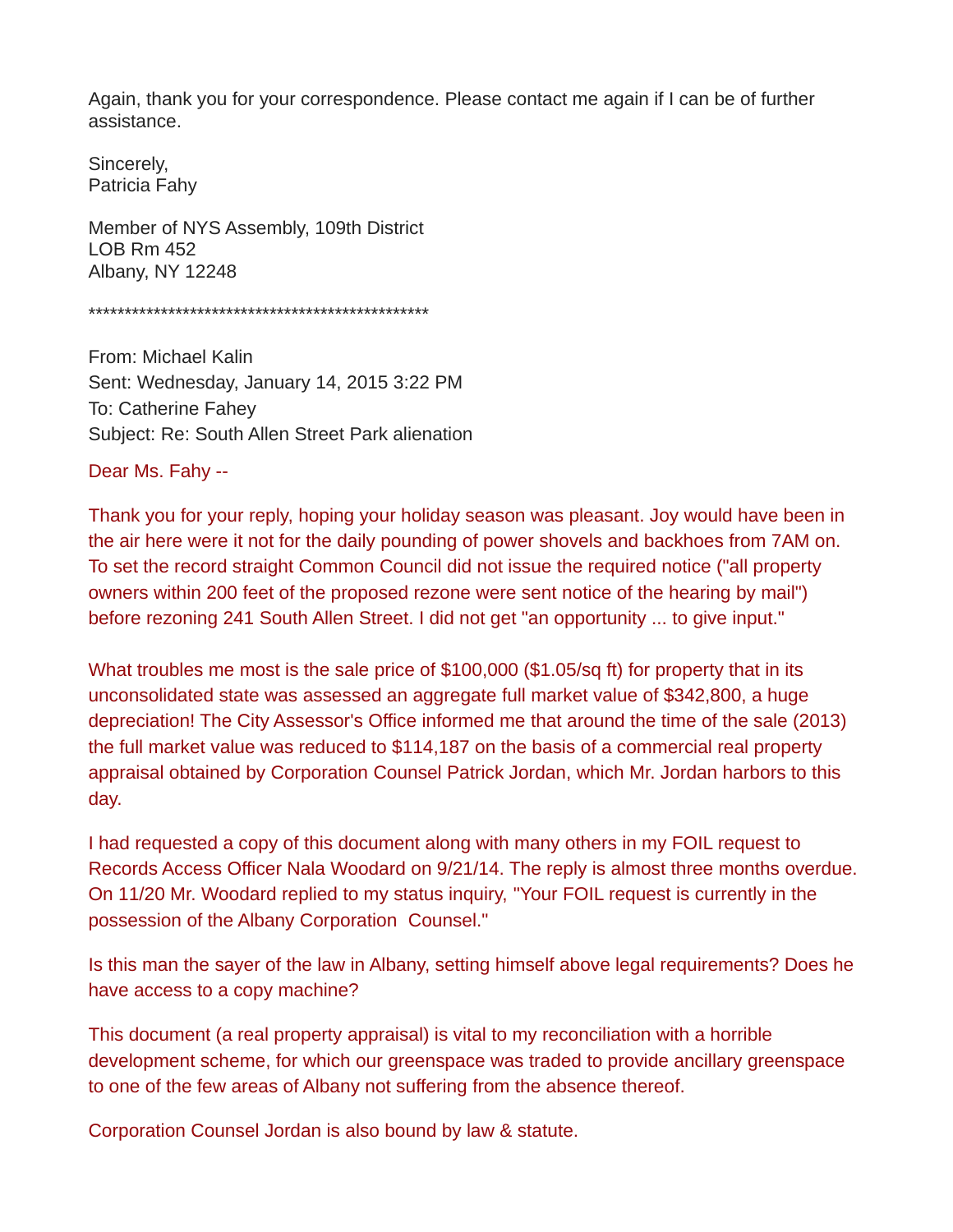Text of my FOIL request follows. Please help me get a response.

## Sincerely, Michael Kalin

Under the New York Freedom of Information Law, N. Y. Pub. Off. Law sec. 84 et seq., I am requesting an opportunity to obtain or inspect copies of public records that relate to the proposed development on 241 South Allen Street by 241 South Allen Street Holdings LLC. This is known to the City of Albany Department of Development and Planning as Case #5-14, 912. The requested records include but are not limited to, all public minutes, reports, studies, appraisals, correspondence, notes, discussions, applications, etc., relative to the alienation of park land located on South Allen Street, as authorized under state law by "AN ACT to authorize the city of Albany to discontinue the use of certain lands as park lands and to dedicate new park lands" (Senate bill 2342A, Assembly bill 4717-A -- Passed 2013-07-12 chap.109), specifically with respect to compliance with Sections 1 and 2 of the statute, as follow: [Section 1] Subject to the provisions of this act, the city of Albany, located in the county of Albany, is hereby authorized, acting by and through its common council and upon such terms and conditions as determined by such common council, to discontinue the use as park lands the lands more particularly described in section two of this act and to transfer such lands, at fair market value, which are no longer needed for park purposes for use in connection with the development of property for independent senior garden apartments. [Section 2] The authorization contained in section one of this act shall only be effective on the condition that the city of Albany acquire and dedicate as parklands the lands described in section four of this act, such land to be used for park purposes. If the replacement lands are less than the fair market value of the lands being alienated, the city of Albany must dedicate the difference for the acquisition of additional parkland and/or for capital improvements to existing parkland. The reply should encompass (but is not limited to): 1. All development and site planning documents relative to the construction of "independent senior garden apartments" as required by section 1. 2. Real property appraisals, lists of comparables and all other documents relative to the determination of fair market values of both alienated and replacement lands as required by sections 1 and 2. 3. All public minutes, reports, studies, appraisals, correspondence, notes, discussions, applications, etc., relative to compliance with either section or both in the possession of the City of Albany and/or any of its subdivisions, including but not limited to the Common Council, Corporation Counsel, and all other municipal boards, departments & offices.

\*\*\*\*\*\*\*\*\*\*\*\*\*\*\*\*\*\*\*\*\*\*\*\*\*\*\*\*\*\*\*\*\*\*\*\*\*\*\*\*\*\*\*\*\*\*\*

From: Catherine Fahey <faheyc@assembly.state.ny.us> Date: Thu, Jan 15, 2015 at 12:09 PM Subject: RE: South Allen Street Park alienation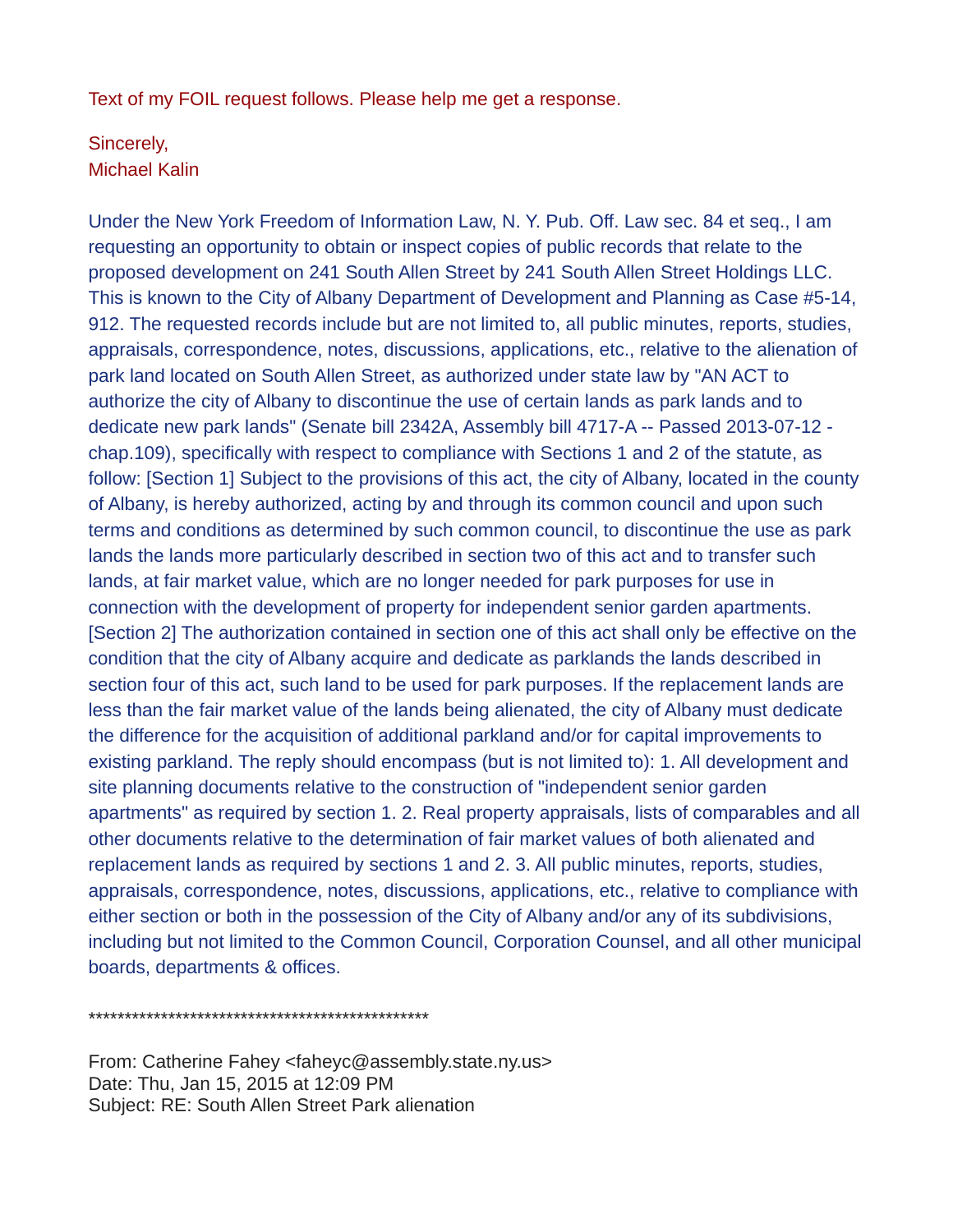To: Michael Kalin

Mr. Kalin,

We have contacted the City of Albany's Corporation Counsel and asked them to expedite your FOIL request. Please contact us again if we can be of further assistance.

Catherine M. Fahey Chief of Staff NYS Assemblymember Patricia Fahy, 109th Dist. Legislative Office Building, Rm. 452 State St. Albany, NY 12248 [faheyc@assembly.state.ny.us](mailto:faheyc@assembly.state.ny.us)

\*\*\*\*\*\*\*\*\*\*\*\*\*\*\*\*\*\*\*\*\*\*\*\*\*\*\*\*\*\*\*\*\*\*\*\*\*\*\*\*\*\*\*\*\*\*\*

From: Michael Kalin Date: Mon, Aug 17, 2015 at 1:14 PM Subject: Re: South Allen Street Park alienation To: Catherine Fahey <faheyc@assembly.state.ny.us>

Dear Assemblymember Fahy --

The facts are in. Your response of 12/23/14 relative to the appalling political skullduggery concerning the South Allen Street Park alienation is replete with error.

1. As previously noted no property owner within 200 feet received the required notice of the critical public hearing.

2. A FOIL request belatedly answered by the city contained a real property appraisal for the park land detailing a value of \$7500 per apartment unit. This equates to \$360,000 for the 48 unit aggregate monstrosities under construction, far sho[r]t of the actual sale price of \$100,000.

3. The legislation was co-sponsored by you not Jack McEneny, who did little the last years of his term beside drawing his retirement pension while sitting in the Assembly. The sale price violated the provision of your statute.

4. Per a FOIL request to the NYS Office of Parks and Recreation and Historic Preservation the alleged "careful examination" performed by NYSOPRHP consisted of an investigation into a superficial 16 point Municipal Information Form submitted by the city.

The Municipal Information Form contained two startling items --

14) "The parkland is not currently used for recreational purposes."

15) "There are several parks within walking distance that have more foot traffic."